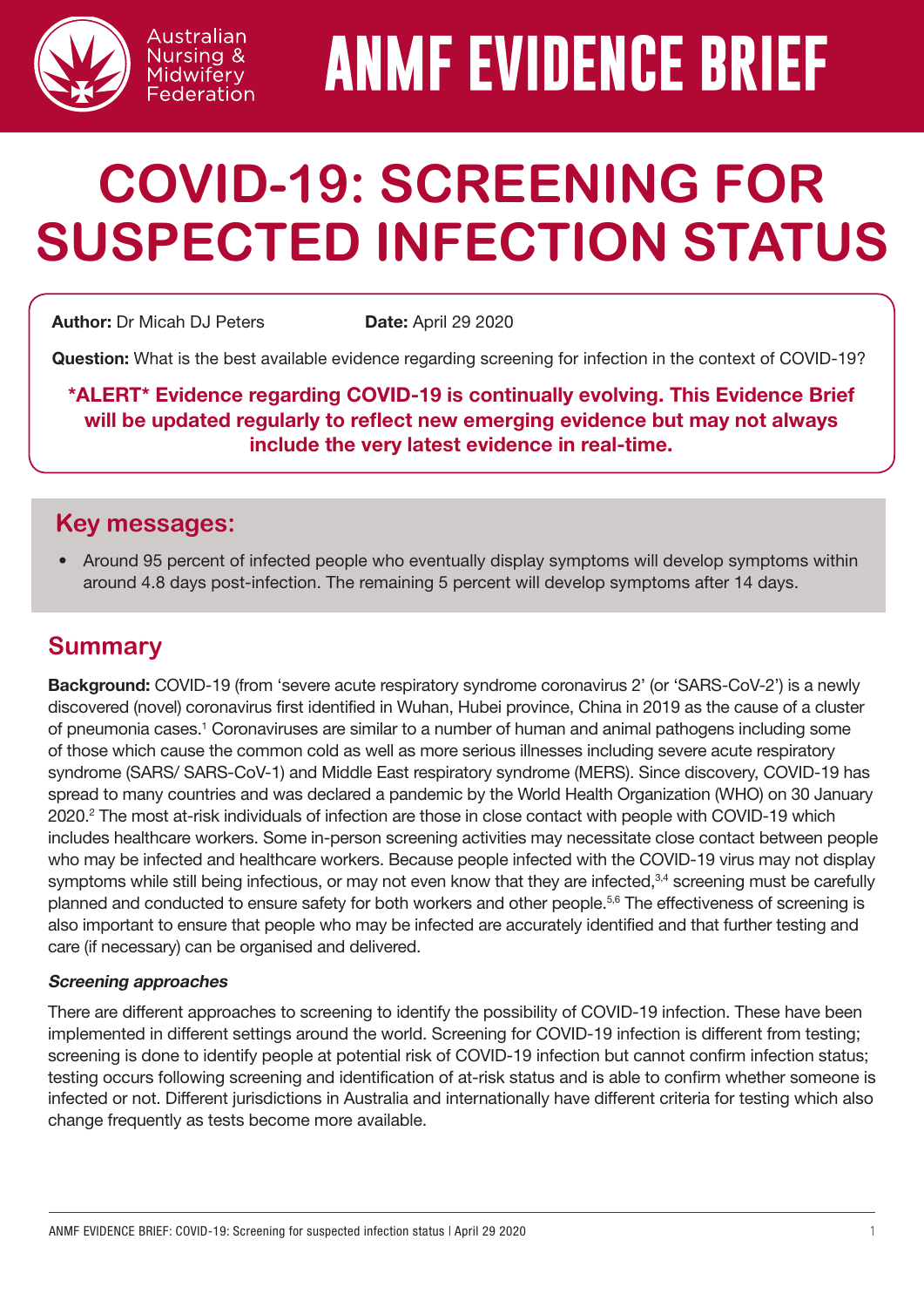While robust tools have been developed to test respiratory and serology/blood samples taken from symptomatic patients in well-equipped laboratories with real-time reverse transcriptase polymerase chain reaction-based assays and detection of antibodies, there are ongoing gaps regarding screening people including those during the viruses' incubation phase which appears to be around 4.8 days with a 95 percent confidence interval (CI) of 4.2-5.4 days and asymptomatic people who never develop symptoms (of 391 confirmed cases of COVID-19 infection, 6 percent did not develop any symptoms of infection and 26 percent only displayed mild symptoms at the first clinical assessment.)<sup>7,8</sup> One recent study also found that 95 percent of people who develop symptoms will do so within 14 days (95% CI of 12.2–15·9 days) of infection. This means that in about 5 percent of cases where symptoms eventually develop, these symptoms do not show until 14 days post-infection.<sup>8</sup>

Screening may occur in person or via telephone or videolink. Where in-person screening takes place, health care workers should be provided with correct personal protective equipment (PPE) - (gloves, gown, surgical mask, eye protection e.g. goggles, face shield) for contact and droplet precautions and should have been given education and training in its use. This is because these staff may come into contact with symptomatic individuals who are not aware that they are infected.

The purpose of screening is to identify people who may be infected by COVID-19 and either not know they are infected or suspect they may be due to the presence of symptoms, possible contact with a suspected or confirmed case, or for people who have recently travelled to or returned from another country, region, or location where potential contact/proximity with people with COVID-19 may occur. Screening can also be used to identify whether a person may pose an infection risk to others in the context of health and aged care or other workplaces or public settings. In these instances, staff or visitors may be screened to identify those who may have been infected prior to entering a building or facility and potentially putting others at risk of infection without even necessarily knowing they are infectious. This type of screening may be used to restrict entry for some people who may potentially be infected, such as preventing visitors to hospitals or aged care facilities, or preventing health and aged care staff from working. Some in-person screening processes involve taking the person's temperature to detect an elevated temperature which may indicate fever (i.e. 38.3 degrees Celsius or above). Fever is a possible symptom of COVID-19 infection but also many other diseases also (e.g. influenza), fever may also not be present among people who are infected with COVID-19, so is unlikely to be a strong, reliable indication of infection status without the presence of other risk factors.<sup>6</sup>

For people who are identified through screening, to be a potential infection risk, it is important that they are clearly and sensitively notified of their potential infective status, given clear instruction regarding what they need to do to protect themselves and others based on local policy, and efficiently and safely referred to a local testing facility according to local protocols to investigate whether COVID-19 infection is present. If a person is exhibiting symptoms consistent with COVID-19, they should be given a single-use surgical mask and instructed on how to correctly use and dispose of it.

Initial screening over the phone or by video is a useful tool to reduce the risk of transmission between people with the COVID-19 virus and others including healthcare workers who do not.9 If possible, videolink with the patient rather than a carer or parent is a preferred approach as it enables utilisation of visual cues and therapeutic presence which may avoid the need for an in-person visit.<sup>10</sup> The following symptoms and signs should be queried:<sup>10</sup>

- Date of symptom onset
- Indigenous status (important for testing criteria)
- Key symptoms: fever, shortness of breath, dry cough, muscle aches, tiredness
- Other symptoms: sore throat, headache, runny nose, diarrhoea, and nausea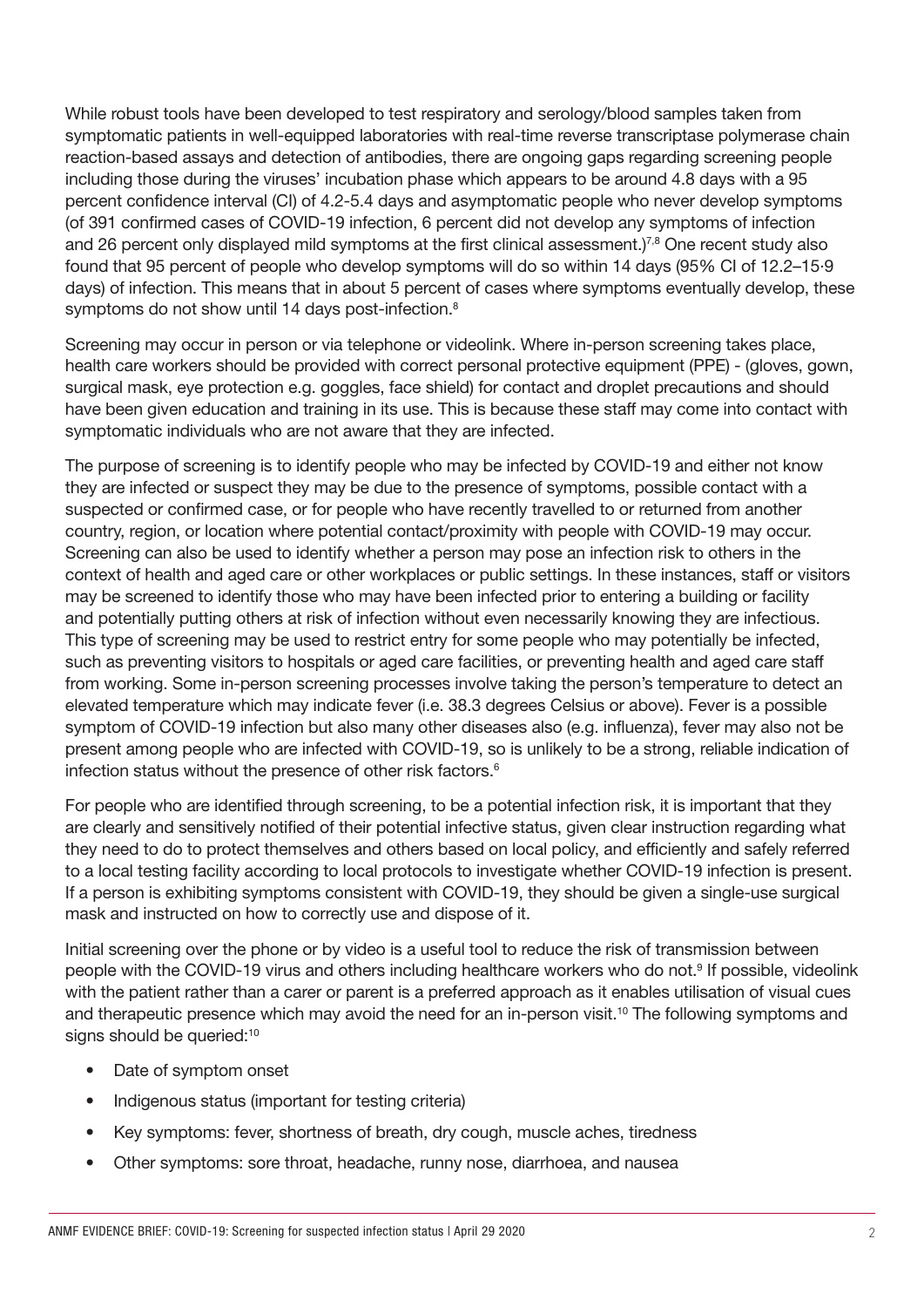Epidemiological assessment should include assessment of:<sup>11</sup>

- Close contact in the 14 days prior to onset of symptoms with a confirmed or probable case of COVID-19
- Travel to an area with increased risk of transmission (e.g. overseas, interstate, cruise ship, or area in Australia with an elevated risk of community transmission) in the 14 days prior to onset of symptoms
- Health care worker, aged care, or residential care worker status
- Whether the person resides in a facility with two or more plausibly linked cases of illness clinically consisted with COVID-19

Following screening of signs, symptoms, and epidemiological assessment, nasopharyngeal testing to detect the SARS-CoV-2 virus should be arranged if the patient meets local testing criteria.10

During screening, patients should also be screened for additional risk factors for developing more severe illness. Potential risk factors for more severe illness include:10

- Age
- Smoking status
- Comorbidities: lung disease, including COPD, asthma, or bronchiectasis, cardiovascular disease, including hypertension, immunocompromised states (e.g. diabetes, chronic kidney or liver disease, taking chemotherapy, steroids, or other immunosuppressants)

The degree of breathlessness should be assessed by asking the person to describe their presenting problem in their own words.10 The healthcare worker can then assess the ease and comfort of their speech. The impact of their symptoms on their usual daily activities should also be assessed. There should be a focus on any changes in breathing from normal, such as a new audible wheeze.<sup>10</sup> Healthcare workers conducting the screening should also be aware of potential differential diagnoses; influenza is more likely to produce body aches, whilst COVID-19 is more likely to produce shortness of breath.<sup>10</sup> Serious differential diagnoses include; bacterial pneumonia, meningitis, and sepsis.<sup>10</sup>

In-person screening for possible COVID-19 infection should only occur if diagnosis of moderate or severe illness cannot be excluded via tele- or video-health.<sup>9</sup> Healthcare workers engaging in in-person screening should follow up to date national advice for non-inpatient care of people with suspected or confirmed COVID-19, including the use of PPE (gloves, gown, surgical mask, eye protection e.g. goggles, face shield).<sup>9</sup> Further to the details described above for tele- or video-health links, screening in person can also include an assessment of oxygen saturation, and if normal, consider repeating after gentle exercise (e.g. walking around the clinic carpark if safe to do so) as well as assessment of other vital signs.<sup>9</sup>